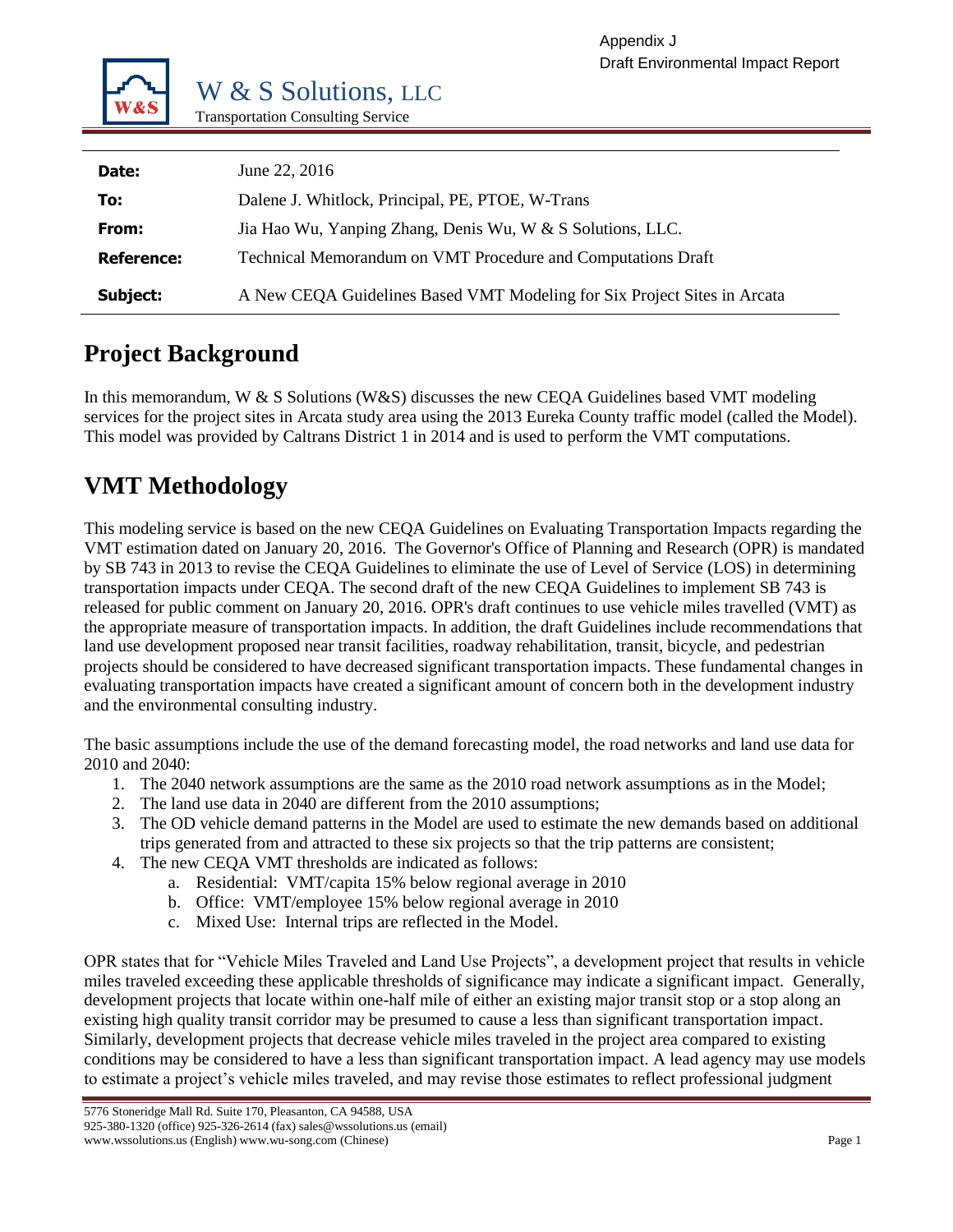

based on substantial evidence. Any assumptions used to estimate vehicle miles traveled and any revisions to model outputs should be documented and explained in the environmental document prepared for the project.

To summarize, the new CEQA guideline asks to compute VMT per capita or per employee for new development. A per capita or per employee VMT 15% below that of existing development may be a reasonable threshold. Thus W&S needs to compute all the average VMT per trip with a trip representing either a capita or employee for 2010 and year 2040 for each of the development sites and the whole region and compare to the 2040 without project average VMT and the regional averages as well. It is noted that there are vehicle trips in 2040 without project condition at these three TAZs where these six project sites are located. Here is the methodology for the VMT computations and definitions for the total VMT and Average VMT used for each project and the whole region as follows.

- 1. Identify the study area in terms of TAZs and total trips generated (trips out) and attracted (trips in) in each TAZ
- 2. Find 2010 and 2040 vehicle OD demands and vehicle distances by AM and PM peak periods in the Model
- 3. Compute the 2010 and 2040 without project VMT:
	- a. VMT\_AM= Demand\_AM\*Distance\_AM
	- b. VMT\_PM= Demand\_PM\*Distance\_PM
- 4. Compute the 2010 and 2040 without project average VMT:
	- a. Average VMT\_AM=VMT\_AM/Demand\_AM
	- b. Average VMT\_PM=VMT\_PM/Demand\_PM
- 5. Compute the 2040 vehicle OD demands with each of these projects to obtain total additional trips in and out using [Table 1:](#page-3-0) New OD Demand\_AM and New OD Demand\_PM using 2040 OD Demand\_AM, TripsIn\_AM, TripsOut\_AM and 2040 OD Demand\_PM, TripsIn\_PM, TripsOut\_PM
- 6. Compute the 2040 with project VMT:
	- a. New VMT\_AM= New Demand\_AM\*Distance\_AM
	- b. New VMT\_PM= New Demand\_PM\*Distance\_PM
- 7. Compute the 2040 average with project VMT:
	- a. New Average VMT\_AM=New VMT\_AM/New Demand\_AM
	- b. New Average VMT\_PM=New VMT\_PM/New Demand\_PM

# **Six New Development Projects**

The six development projects are shown in [Figure 1](#page-2-0) and trips for daily, AM peak hour and PM peak hour listed in Table 1. These projects are located in:

- 1. The Village (Apartments)
- 2. Canyon Creek (Apartments)
- 3. Open Door (Medical Office)
- 4. Sunset Terrace (Apartments)
- 5. Twin Parks (Apartments)
- 6. Creekside (Single Family, Assisted Living)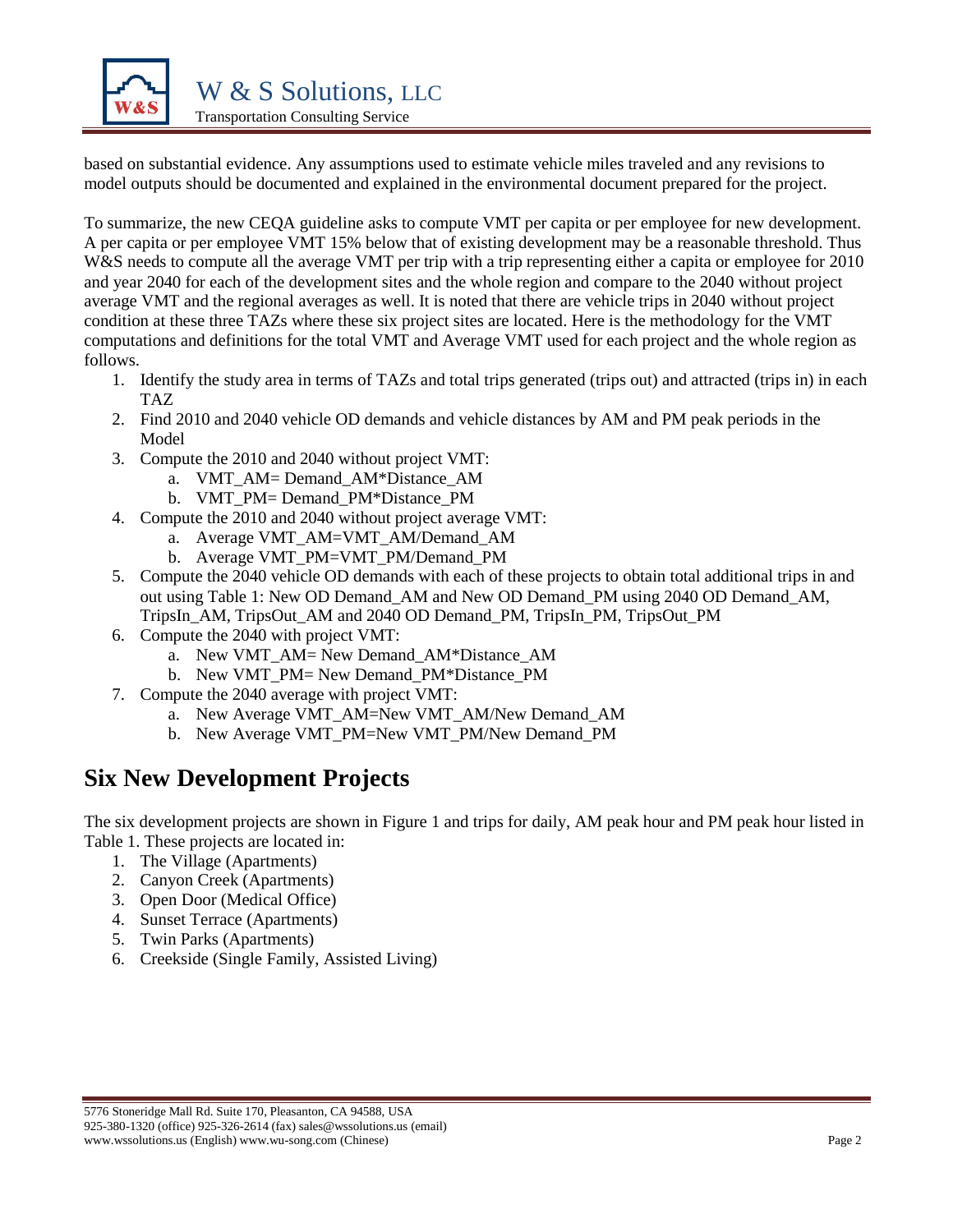



<span id="page-2-0"></span>**Figure 1: Study Area of 6 Projects with Land Use Data (Source: W-Trans)**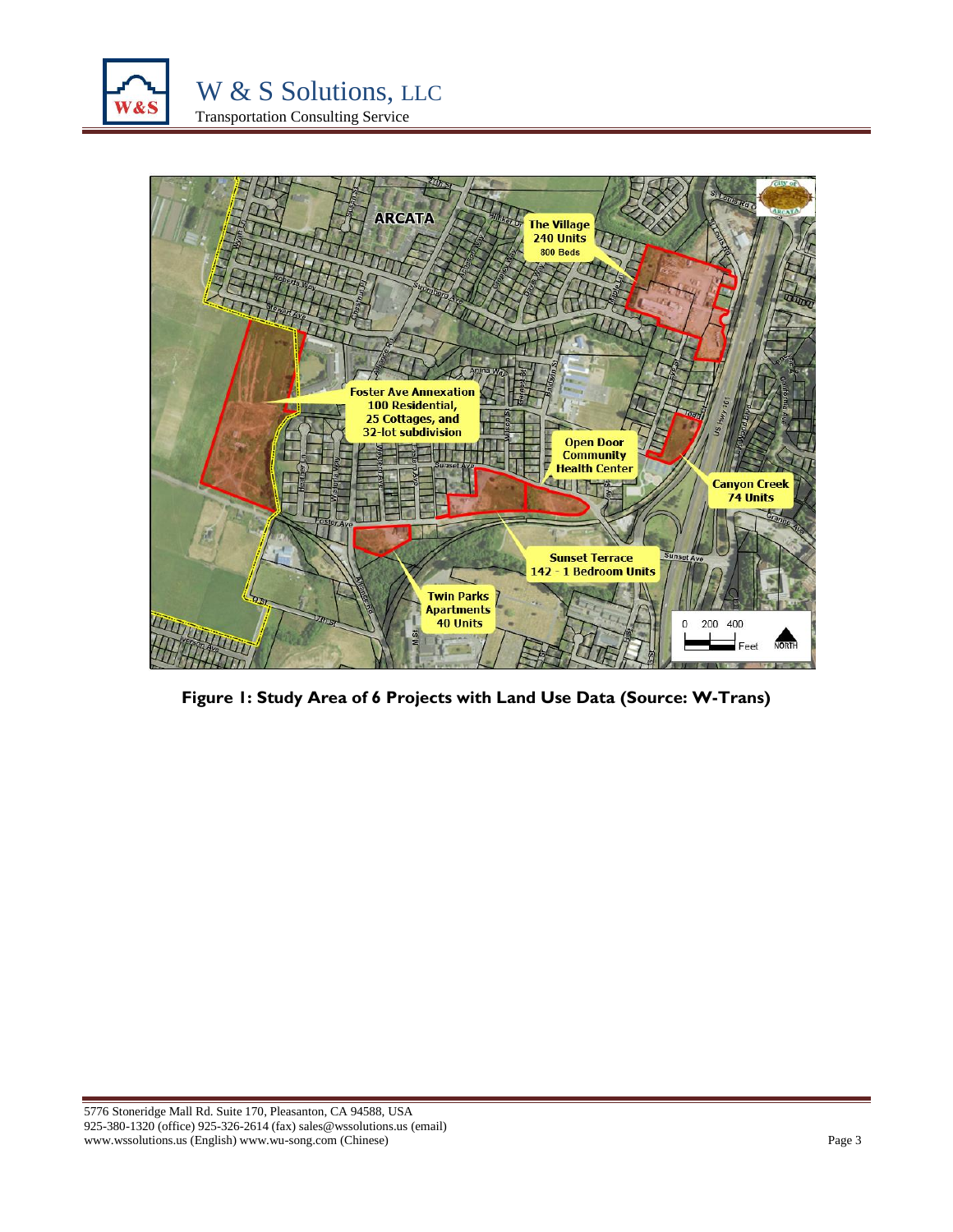

### **Table 1: Total Trips In and Out by Daily, AM Peak Hour and PM Peak Hour**

<span id="page-3-0"></span>

|                        |          | The ocalitation building of Froject Development |              |      |              |     |     |      |                     |     |     |
|------------------------|----------|-------------------------------------------------|--------------|------|--------------|-----|-----|------|---------------------|-----|-----|
| Land Use               | Units    |                                                 | Daily        |      | AM Peak Hour |     |     |      | <b>PM Peak Hour</b> |     |     |
|                        |          | Rate                                            | <b>Trips</b> | Rate | <b>Trips</b> | In  | Out | Rate | <b>Trips</b>        | In  | Out |
| The Village            |          |                                                 |              |      |              |     |     |      |                     |     |     |
| Apartments             | 240 du   | 6.57                                            | 1,578        | 0.51 | 121          | 24  | 97  | 0.62 | 150                 | 97  | 53  |
| Canyon Creek           |          |                                                 |              |      |              |     |     |      |                     |     |     |
| Apartments             | 74 du    | 7.73                                            | 572          | 0.54 | 40           | 8   | 32  | 0.79 | 58                  | 38  | 20  |
| Open Door              |          |                                                 |              |      |              |     |     |      |                     |     |     |
| <b>Medical Office</b>  | $30$ ksf | 36.13                                           | 1,084        | 2.39 | 72           | 57  | 15  | 3.57 | 107                 | 30  | 77  |
| <b>Sunset Terrace</b>  |          |                                                 |              |      |              |     |     |      |                     |     |     |
| Apartments             | 142 du   | 6.93                                            | 984          | 0.52 | 73           | 15  | 58  | 0.67 | 96                  | 62  | 34  |
| <b>Twin Parks</b>      |          |                                                 |              |      |              |     |     |      |                     |     |     |
| Apartments             | 40 du    | 9.15                                            | 366          | 0.58 | 23           | 5   | 18  | 0.99 | 40                  | 26  | 14  |
| Creekside              |          |                                                 |              |      |              |     |     |      |                     |     |     |
| Single Family          | 89 du    | 9.52                                            | 847          | 0.75 | 67           | 17  | 50  | 1.00 | 89                  | 56  | 33  |
| <b>Assisted Living</b> | 100 beds | 2.66                                            | 266          | 0.14 | 14           | 9   | 5   | 0.22 | 22                  | 10  | 12  |
| Total                  |          |                                                 | 5,697        |      | 410          | 135 | 275 |      | 562                 | 319 | 243 |

**Trip Generation Summary of Project Development**

Note:  $du = dwelling unit; ksf = 1,000 square feet (Source: W-Trans)$ 

<span id="page-3-1"></span>These six project sites are all located in three TAZs (242, 247 and 235) in the modeling network as shown in [Table 2.](#page-3-1)

**Table 2: Six Project Locations and Their TAZ IDs**

| ID | Development Site          | TAZ |
|----|---------------------------|-----|
|    | The Village Apt           | 242 |
| 2  | Canyon Creek Apt          | 242 |
| 3  | Open Door Com Health Ctr  | 247 |
|    | <b>Sunset Terrace Apt</b> | 247 |
| 5  | Twin Park Apt             | 247 |
|    | Creekside                 | 235 |

# **VMT Computation Results**

Based on the VMT computations, we obtained the following results:

- 1. 2040 without project trips and total and average VMT for each site: AM as shown in [Table 3;](#page-4-0)
- 2. 2040 with project trips and total and average VMT for each site: AM as shown in Table 4;
- 3. 2040 without project trips and total and average VMT for each site: PM as shown in [Table 5;](#page-5-0)
- 4. 2040 with project trips and total and average VMT for each site: PM as shown in [Table 6.](#page-5-1)

5776 Stoneridge Mall Rd. Suite 170, Pleasanton, CA 94588, USA 925-380-1320 (office) 925-326-2614 (fax) sales@wssolutions.us (email) www.wssolutions.us (English) www.wu-song.com (Chinese) Page 4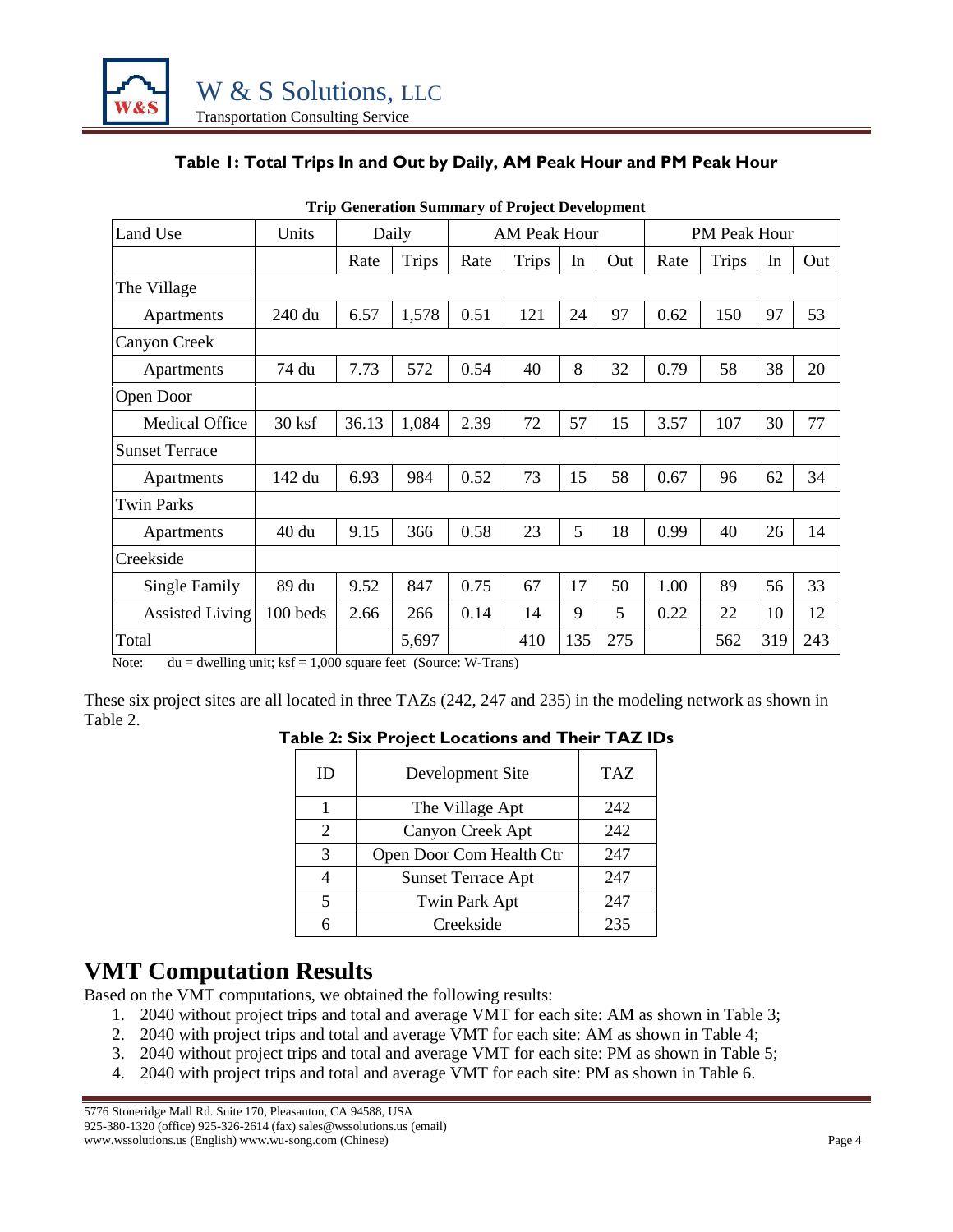

A comparison between without and with projects for 2040 is obtained as shown in [Table 7](#page-6-0) below. While we see that the VMT Out and In increase by 30.76% (Out) and 25.43% (In) in AM and 38.17% (Out) and 40.22% (In) in PM, the averages of VMT per trip are very similar. Thus there are no significant changes in average VMT per capital. This may be due to 2040 having uncongested travel conditions and travel patterns and routes being similar with these new developments. If in 2040 the road system is very congested, then there will be longer travel routes with these higher VMT resulted from these additional trips. This would mean that average VMT per capital will increase significantly.

The CEQA guideline threshold states that a per capita VMT below 15% below 2010 existing condition is a reasonable threshold for no significant impact. [Table 8](#page-7-0) shows CEQA thresholds for both AM and PM for 2040 and that all the project sites generate average VMT less than these CEQA thresholds. Therefore these projects are of no significant impact.

Furthermore, the VMT based transportation impacts may be reduced by applying transportation demand management to reduce vehicle trips, building new roads to shorten travel distances as long as it doesn't trigger induced demand, and developing extensive mixed land use developments to a lot of intra zonal trips with no significant impacts.

<span id="page-4-0"></span>

|                |                           | TAZ | 2040 Trips (Out) |         |              | 2040 Trips (In) | 2040           | 2040    | Avg VMT Avg VMT |      |         |
|----------------|---------------------------|-----|------------------|---------|--------------|-----------------|----------------|---------|-----------------|------|---------|
| ID             | Development Site          |     | Project          | Without | Project      | Without         | <b>VMT Out</b> | VMT In  | Out             | In.  | Ave VMT |
|                |                           |     |                  | Project |              | Project         |                |         |                 |      |         |
|                | The Village Apt           | 242 | $\Omega$         | 159.82  | $\Omega$     | 117.5           | 790.91         | 764.42  | 4.95            | 6.51 | 5.71    |
| $\overline{2}$ | <b>Canyon Creek Apt</b>   | 242 | $\bf{0}$         | 159.82  | $\bf{0}$     | 117.5           | 790.91         | 764.42  | 4.95            | 6.51 | 5.71    |
| 3              | Open Door Com Health Ctr  | 247 | $\Omega$         | 91.79   | $\Omega$     | 40.86           | 424.93         | 232.33  | 4.63            | 5.69 | 5.00    |
| 4              | <b>Sunset Terrace Apt</b> | 247 | $\bf{0}$         | 91.79   | $\mathbf{0}$ | 40.86           | 424.93         | 232.33  | 4.63            | 5.69 | 5.00    |
| 5              | <b>Twin Park Apt</b>      | 247 | $\Omega$         | 91.79   | $\mathbf{0}$ | 40.86           | 424.93         | 232.33  | 4.63            | 5.69 | 5.00    |
| 6              | CreekSide                 | 235 | $\bf{0}$         | 32.33   | $\mathbf{0}$ | 13.04           | 163.1          | 70.63   | 5.04            | 5.42 | 5.16    |
|                |                           |     | $\Omega$         | 627.34  | $\bf{0}$     | 370.62          | 3019.71        | 2296.46 | 4.81            | 6.20 | 5.41    |

**Table 3: 2040 Without Project Trips and Total and Average VMT for Each Site: AM**

### **Table 4: 2040 With Project Trips and Total and Average VMT for Each Site: AM**

|                |                           | TAZ | 2040 Trips (Out) |         | 2040 Trips (In) |         | -              |         |      |                 |         |
|----------------|---------------------------|-----|------------------|---------|-----------------|---------|----------------|---------|------|-----------------|---------|
| ID             | Development Site          |     |                  | With    |                 | With    | 2040           | 2040    |      | Avg VMT Avg VMT | Ave VMT |
|                |                           |     | Project          | Project | Project         | Project | <b>VMT Out</b> | VMT In  | Out  | In.             |         |
|                | The Village Apt           | 242 | 97               | 256.82  | 24              | 141.5   | 1273.9         | 917.18  | 4.96 | 6.48            | 5.60    |
| $\overline{2}$ | <b>Canyon Creek Apt</b>   | 242 | 32               | 191.82  | 8               | 125.5   | 949.78         | 815.8   | 4.95 | 6.50            | 5.67    |
| 3              | Open Door Com Health Ctr  | 247 | 15               | 106.79  | 57              | 97.86   | 493.88         | 557.23  | 4.62 | 5.69            | 5.19    |
| 4              | <b>Sunset Terrace Apt</b> | 247 | 58               | 149.79  | 15              | 55.86   | 694.5          | 317.41  | 4.64 | 5.68            | 4.96    |
| 5              | <b>Twin Park Apt</b>      | 247 | 18               | 109.79  | 5.              | 45.86   | 508.46         | 260.74  | 4.63 | 5.69            | 4.99    |
| 6              | CreekSide                 | 235 | 55               | 87.33   | 26              | 39.04   | 440.81         | 211.29  | 5.05 | 5.41            | 5.17    |
|                |                           |     | 275              | 902.34  | 135             | 505.62  | 4361.33        | 3079.65 | 4.83 | 6.09            | 5.35    |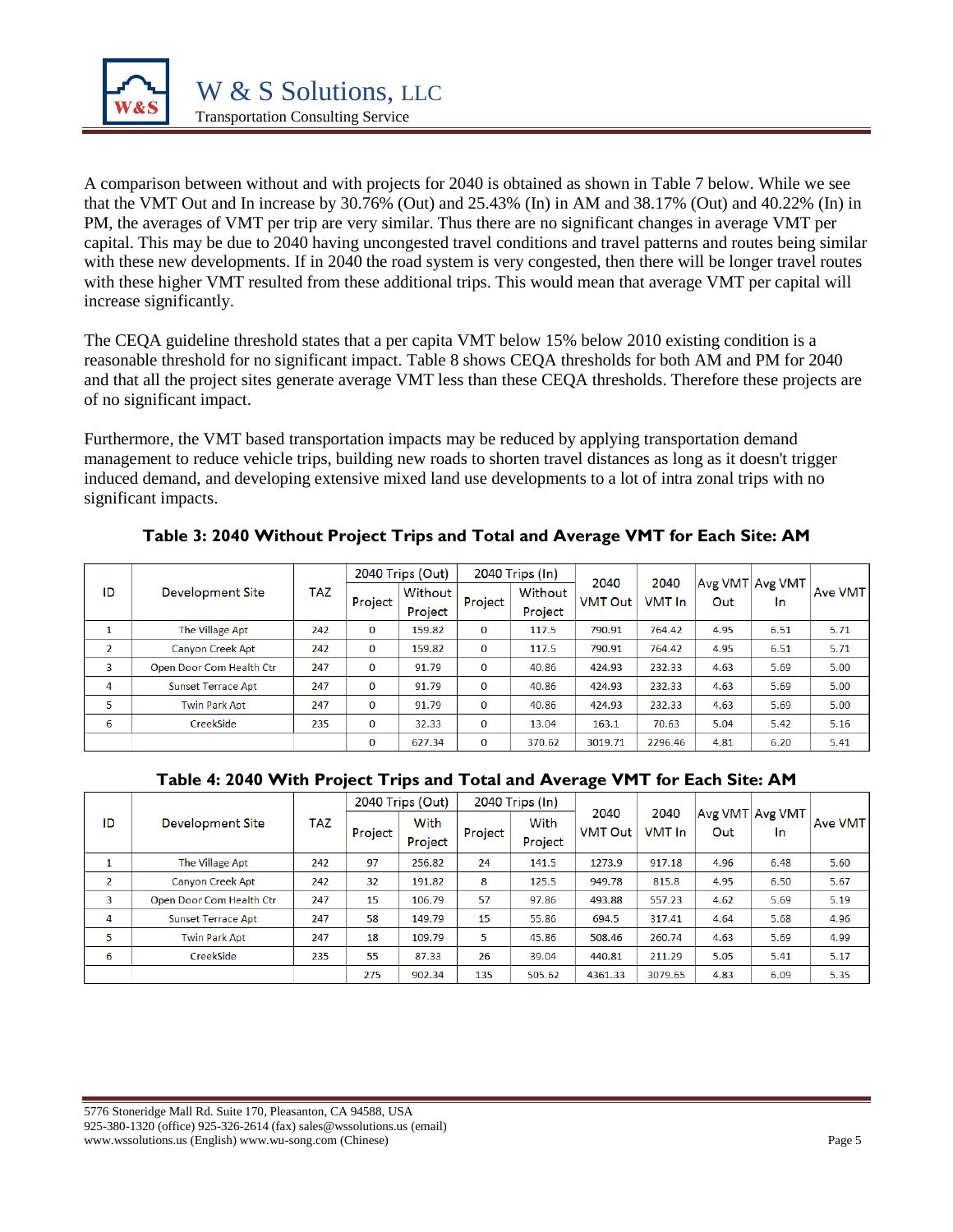

#### **Table 5: 2040 Without 2040 Trips and Total and Average VMT for Each Site: PM**

<span id="page-5-0"></span>

|                          |                           |     |          | 2040 Trips (Out) |          | 2040 Trips (In) |                |         |      |                 |                   |
|--------------------------|---------------------------|-----|----------|------------------|----------|-----------------|----------------|---------|------|-----------------|-------------------|
|                          |                           |     | Project  | Without          | Project  | Without         | 2040           | 2040    |      | Avg VMT Avg VMT | Ave<br><b>VMT</b> |
| ID                       | Development Site          | TAZ |          | Project          |          | Project         | <b>VMT Out</b> | VMT In  | Out  | In.             |                   |
|                          | The Village Apt           | 242 | 0        | 103.85           | 0        | 133.41          | 553.38         | 656.58  | 5.33 | 4.92            | 5.11              |
| $\overline{\phantom{a}}$ | <b>Canyon Creek Apt</b>   | 242 | 0        | 103.85           | 0        | 133.41          | 553.38         | 656.58  | 5.33 | 4.92            | 5.11              |
| 3                        | Open Door Com Health Ctr  | 247 | $\bf{0}$ | 52.27            | 0        | 63.16           | 240.59         | 299.56  | 4.60 | 4.74            | 4.68              |
| 4                        | <b>Sunset Terrace Apt</b> | 247 | 0        | 52.27            | 0        | 63.16           | 240.59         | 299.56  | 4.60 | 4.74            | 4.68              |
| 5                        | <b>Twin Park Apt</b>      | 247 | 0        | 52.27            | 0        | 63.16           | 240.59         | 299.56  | 4.60 | 4.74            | 4.68              |
| 6                        | CreekSide                 | 235 | $\bf{0}$ | 16.86            | $\bf{0}$ | 21.27           | 81.88          | 112.27  | 4.86 | 5.28            | 5.10              |
|                          |                           |     | 0        | 381.37           | 0        | 477.57          | 1910.41        | 2324.11 | 5.01 | 4.87            | 4.93              |

## **Table 6: 2040 With Project Trips and Total and Average VMT for Each Site: PM**

<span id="page-5-1"></span>

|                |                           |     | 2040 Trips (Out) |         |         | 2040 Trips (In) |                |         |      |                 |                   |
|----------------|---------------------------|-----|------------------|---------|---------|-----------------|----------------|---------|------|-----------------|-------------------|
|                |                           |     |                  | With    |         | With            | 2040           | 2040    |      | Avg VMT Avg VMT | Ave<br><b>VMT</b> |
| ID             | Development Site          | TAZ | Project          | Project | Project | Project         | <b>VMT Out</b> | VMT In  | Out  | In              |                   |
| 1              | The Village Apt           | 242 | 53               | 156.85  | 97      | 230.41          | 832.42         | 1133.7  | 5.31 | 4.92            | 5.08              |
| $\overline{2}$ | <b>Canyon Creek Apt</b>   | 242 | 20               | 123.85  | 38      | 171.41          | 658.88         | 843.56  | 5.32 | 4.92            | 5.10              |
| 3              | Open Door Com Health Ctr  | 247 | 77               | 129.27  | 30      | 93.16           | 596.34         | 441.52  | 4.61 | 4.74            | 4.67              |
| $\overline{4}$ | <b>Sunset Terrace Apt</b> | 247 | 34               | 86.27   | 62      | 125.16          | 396.94         | 594.25  | 4.60 | 4.75            | 4.69              |
| 5              | <b>Twin Park Apt</b>      | 247 | 14               | 66.27   | 26      | 89.16           | 304.98         | 423.07  | 4.60 | 4.75            | 4.69              |
| 6              | CreekSide                 | 235 | 45               | 61.86   | 66      | 87.27           | 300.22         | 451.46  | 4.85 | 5.17            | 5.05              |
|                |                           |     | 243              | 624.37  | 319     | 796.57          | 3089.78        | 3887.56 | 4.95 | 4.88            | 4.91              |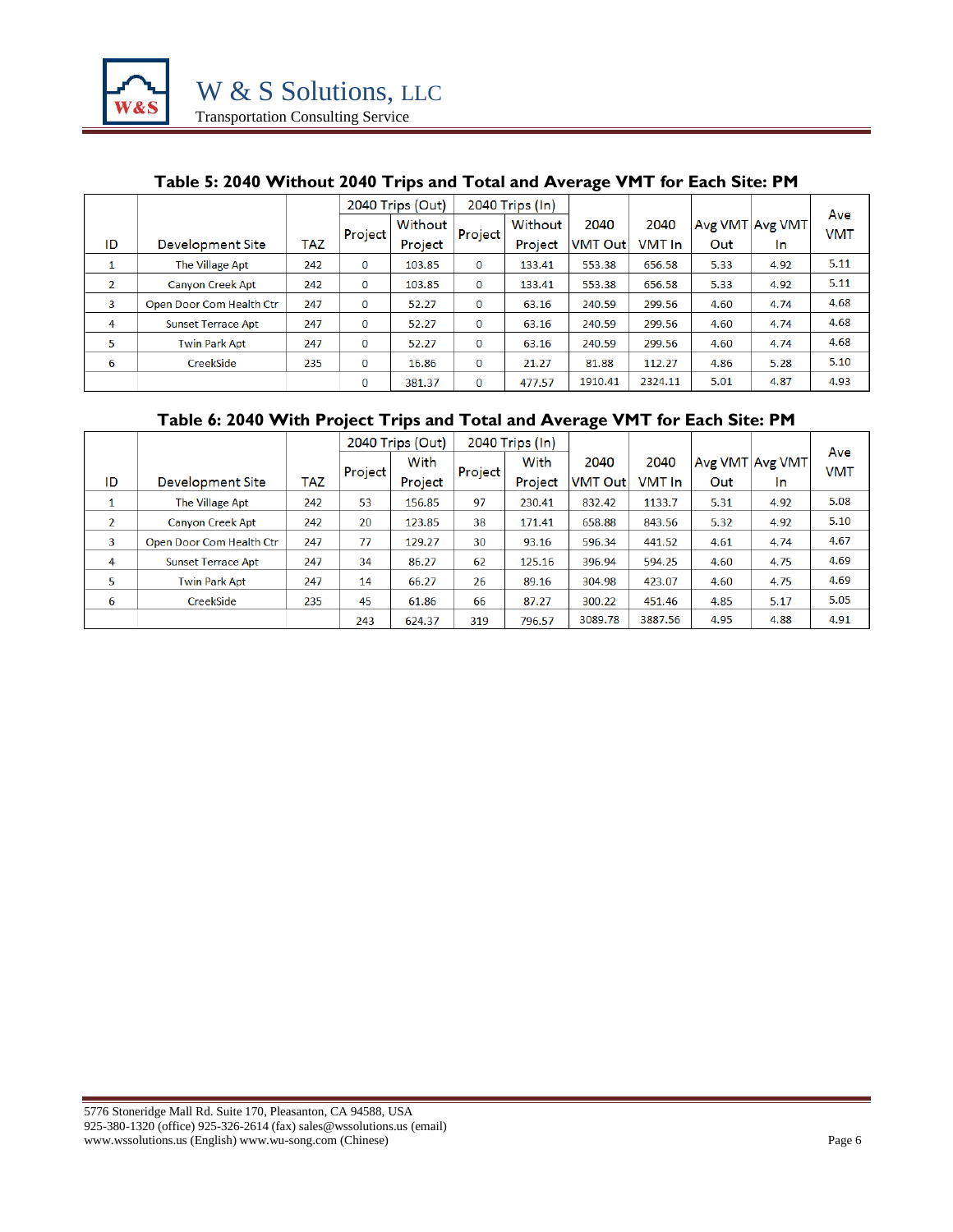

<span id="page-6-0"></span>

| AM           |                |                           |            |                    |                 |                    |                 |                |         |          |                            |                    | <b>PM</b>           |                    |                 |                  |         |          |                            |
|--------------|----------------|---------------------------|------------|--------------------|-----------------|--------------------|-----------------|----------------|---------|----------|----------------------------|--------------------|---------------------|--------------------|-----------------|------------------|---------|----------|----------------------------|
|              |                |                           |            |                    | Trips (Out)     |                    | Trips (In)      |                |         |          |                            |                    | Trips (Out)         |                    | Trips (In)      |                  |         |          |                            |
|              | ID             | <b>Development Site</b>   | <b>TAZ</b> | Without<br>Project | With<br>Project | Without<br>Project | With<br>Project | <b>VMT Out</b> | VMT In  | Out      | Avg VMT   Avg VMT  <br>In. | Without<br>Project | <b>With Project</b> | Without<br>Project | With<br>Project | VMT Out   VMT In |         | Out      | Avg VMT   Avg VMT  <br>In. |
|              | 1              | The Village Apt           | 242        | $\mathbf 0$        | 159.82          | $\Omega$           | 117.5           | 790.91         | 764.42  | 4.95     | 6.51                       | 0                  | 103.85              | $\mathbf 0$        | 133.41          | 553.38           | 656.58  | 5.33     | 4.92                       |
|              | $\overline{2}$ | <b>Canyon Creek Apt</b>   | 242        | $\mathbf 0$        | 159.82          | 0                  | 117.5           | 790.91         | 764.42  | 4.95     | 6.51                       | 0                  | 103.85              | $\mathbf 0$        | 133.41          | 553.38           | 656.58  | 5.33     | 4.92                       |
| 2040 Without | 3              | In Door Com Health        | 247        | $\mathbf 0$        | 91.79           | $\Omega$           | 40.86           | 424.93         | 232.33  | 4.63     | 5.69                       | 0                  | 52.27               | $\mathbf 0$        | 63.16           | 240.59           | 299.56  | 4.60     | 4.74                       |
|              | Δ              | Sunset Terrace Apt        | 247        | $\mathbf 0$        | 91.79           | 0                  | 40.86           | 424.93         | 232.33  | 4.63     | 5.69                       | 0                  | 52.27               | $\mathbf 0$        | 63.16           | 240.59           | 299.56  | 4.60     | 4.74                       |
| Project      | 5              | <b>Twin Park Apt</b>      | 247        | $\mathbf 0$        | 91.79           | 0                  | 40.86           | 424.93         | 232.33  | 4.63     | 5.69                       | 0                  | 52.27               | 0                  | 63.16           | 240.59           | 299.56  | 4.60     | 4.74                       |
|              | 6              | Creekside                 | 235        | $\mathbf 0$        | 32.33           | 0                  | 13.04           | 163.1          | 70.63   | 5.04     | 5.42                       | 0                  | 16.86               | 0                  | 21.27           | 81.88            | 112.27  | 4.86     | 5.28                       |
|              |                |                           |            | $\mathbf 0$        | 627.34          | 0                  | 370.62          | 3019.71        | 2296.46 | 4.81     | 6.20                       | 0                  | 381.37              | $\mathbf 0$        | 477.57          | 1910.41          | 2324.11 | 5.01     | 4.87                       |
|              | $\mathbf{1}$   | The Village Apt           | 242        | 97                 | 256.82          | 24                 | 141.5           | 1273.9         | 917.18  | 4.96     | 6.48                       | 53                 | 156.85              | 97                 | 230.41          | 832.42           | 1133.7  | 5.31     | 4.92                       |
|              | $\overline{2}$ | Canyon Creek Apt          | 242        | 32                 | 191.82          | 8                  | 125.5           | 949.78         | 815.8   | 4.95     | 6.50                       | 20                 | 123.85              | 38                 | 171.41          | 658.88           | 843.56  | 5.32     | 4.92                       |
| 2040 With    | 3              | In Door Com Health        | 247        | 15                 | 106.79          | 57                 | 97.86           | 493.88         | 557.23  | 4.62     | 5.69                       | 77                 | 129.27              | 30                 | 93.16           | 596.34           | 441.52  | 4.61     | 4.74                       |
|              | 4              | <b>Sunset Terrace Apt</b> | 247        | 58                 | 149.79          | 15                 | 55.86           | 694.5          | 317.41  | 4.64     | 5.68                       | 34                 | 86.27               | 62                 | 125.16          | 396.94           | 594.25  | 4.60     | 4.75                       |
| Project      | 5              | <b>Twin Park Apt</b>      | 247        | 18                 | 109.79          | 5.                 | 45.86           | 508.46         | 260.74  | 4.63     | 5.69                       | 14                 | 66.27               | 26                 | 89.16           | 304.98           | 423.07  | 4.60     | 4.75                       |
|              | 6              | Creekside                 | 235        | 55                 | 87.33           | 26                 | 39.04           | 440.81         | 211.29  | 5.05     | 5.41                       | 45                 | 61.86               | 66                 | 87.27           | 300.22           | 451.46  | 4.85     | 5.17                       |
|              |                |                           |            | 275                | 902.34          | 135                | 505.62          | 4361.33        | 3079.65 | 4.83     | 6.09                       | 243                | 624.37              | 319                | 796.57          | 3089.78          | 3887.56 | 4.95     | 4.88                       |
|              | 1              | The Village Apt           | 242        |                    | 37.77%          |                    | 16.96%          | 37.91%         | 16.66%  | 0.23%    | $-0.37%$                   |                    | 33.79%              |                    | 42.10%          | 33.52%           | 42.09%  | $-0.41%$ | $-0.02%$                   |
|              | $\overline{2}$ | <b>Canyon Creek Apt</b>   | 242        |                    | 16.68%          |                    | 6.37%           | 16.73%         | 6.30%   | 0.05%    | $-0.08%$                   |                    | 16.15%              |                    | 22.17%          | 16.01%           | 22.17%  | $-0.16%$ | 0.00%                      |
|              | 3              | In Door Com Health        | 247        |                    | 14.05%          |                    | 58.25%          | 13.96%         | 58.31%  | $-0.10%$ | 0.14%                      |                    | 59.57%              |                    | 32.20%          | 59.66%           | 32.15%  | 0.22%    | $-0.07%$                   |
| Percent      | Δ              | <b>Sunset Terrace Apt</b> | 247        |                    | 38.72%          |                    | 26.85%          | 38.81%         | 26.80%  | 0.15%    | $-0.07%$                   |                    | 39.41%              |                    | 49.54%          | 39.39%           | 49.59%  | $-0.04%$ | 0.11%                      |
| Change       | 5              | <b>Twin Park Apt</b>      | 247        |                    | 16.39%          |                    | 10.90%          | 16.43%         | 10.90%  | 0.04%    | $-0.01%$                   |                    | 21.13%              |                    | 29.16%          | 21.11%           | 29.19%  | $-0.02%$ | 0.05%                      |
|              | 6              | Creekside                 | 235        |                    | 62.98%          |                    | 66.60%          | 63.00%         | 66.57%  | 0.06%    | $-0.08%$                   |                    | 72.74%              |                    | 75.63%          | 72.73%           | 75.13%  | $-0.07%$ | $-2.03%$                   |
|              |                |                           |            |                    | 30.48%          |                    | 26.70%          | 30.76%         | 25.43%  | 0.41%    | $-1.73%$                   |                    | 38.92%              |                    | 40.05%          | 38.17%           | 40.22%  | $-1.23%$ | 0.28%                      |

#### **Table 7: Comparison between Without and With Project Results in 2040**